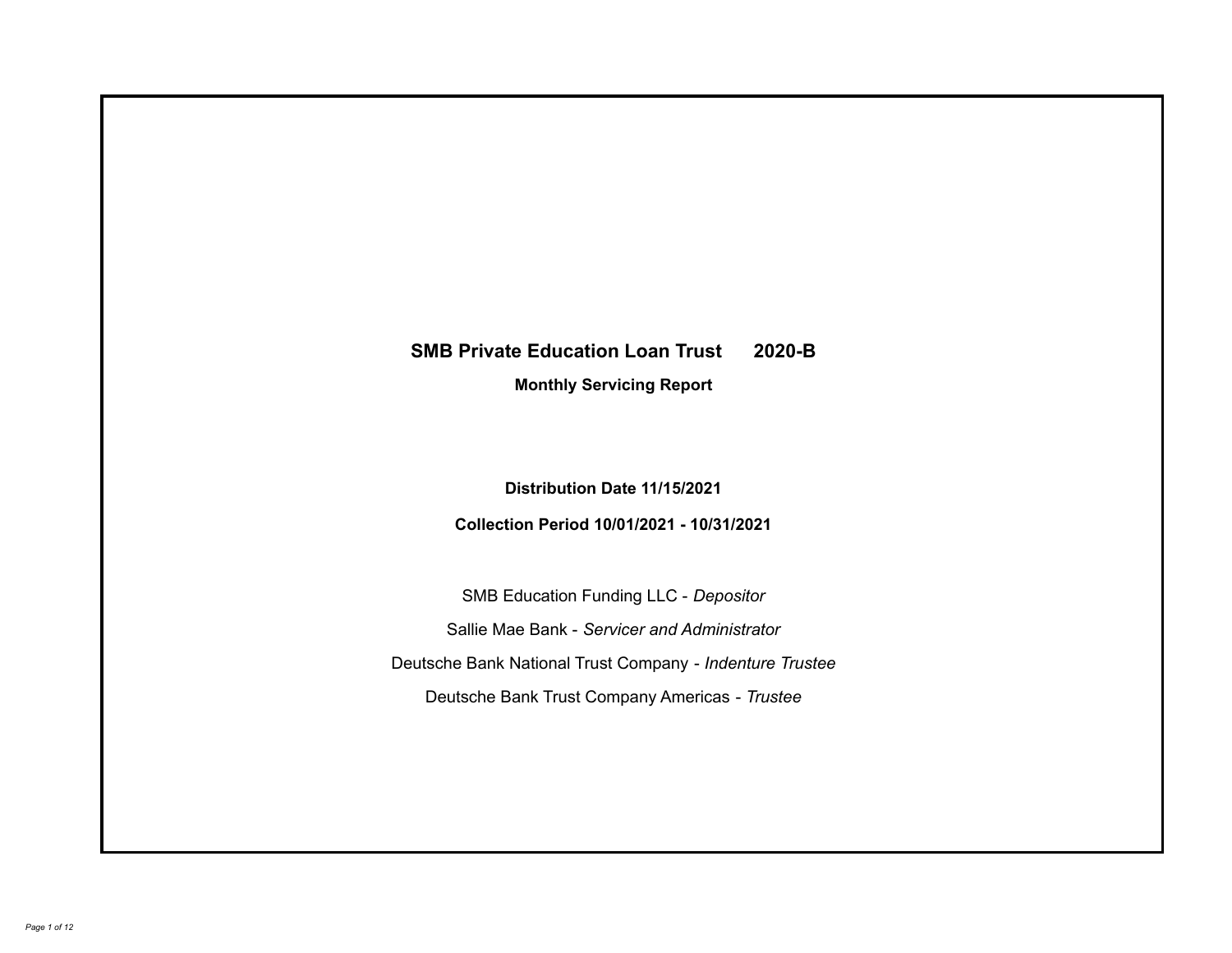A

| <b>Principal Balance</b><br>Interest to be Capitalized Balance                                                            | \$734,844,784.09<br>52,295,956.84   | \$604,838,701.69<br>46,688,477.66                  | \$596,216,665.16<br>44,484,403.32                            |
|---------------------------------------------------------------------------------------------------------------------------|-------------------------------------|----------------------------------------------------|--------------------------------------------------------------|
|                                                                                                                           |                                     |                                                    |                                                              |
| Pool Balance                                                                                                              | \$787,140,740.93                    | \$651,527,179.35                                   | \$640,701,068.48                                             |
| Weighted Average Coupon (WAC)<br>Weighted Average Remaining Term<br>Number of Loans<br>Number of Borrowers<br>Pool Factor | 8.62%<br>138.65<br>63,922<br>60,883 | 8.60%<br>135.80<br>54,021<br>51,553<br>0.827713705 | 8.60%<br>135.26<br>53,190<br>50,773<br>0.813959989<br>13.09% |
|                                                                                                                           |                                     |                                                    | 12.93%                                                       |

| <b>Debt Securities</b> | <b>Cusip/Isin</b> | 10/15/2021       | 11/15/2021       |
|------------------------|-------------------|------------------|------------------|
| A <sub>1</sub> A       | 78449XAA0         | \$420,833,561.92 | \$409,211,883.19 |
| A1B                    | 78449XAB8         | \$37,875,020.58  | \$36,829,069.49  |
|                        | 78449XAC6         | \$53,000,000.00  | \$53,000,000.00  |

| $\sim$<br>◡ | <b>Certificates</b> | Cusip/Isin | 10/15/2021   | 11/15/2021   |
|-------------|---------------------|------------|--------------|--------------|
|             | Residual            | 78449X102  | \$100,000.00 | \$100,000.00 |

| <b>Account Balances</b> | 10/15/2021     | 11/15/2021     |
|-------------------------|----------------|----------------|
| Reserve Account Balance | \$2,002,442.00 | \$2,002,442.00 |

| E. | <b>Asset / Liability</b>               | 10/15/2021       | 11/15/2021       |
|----|----------------------------------------|------------------|------------------|
|    | Overcollateralization Percentage       | 21.46%           | 22.11%           |
|    | Specified Overcollateralization Amount | \$162,881,794.84 | \$160,175,267.12 |
|    | Actual Overcollateralization Amount    | \$139,818,596.85 | \$141,660,115.80 |

(1) For additional information, see 'Since Issued CPR Methodology' found in section VIII of this report .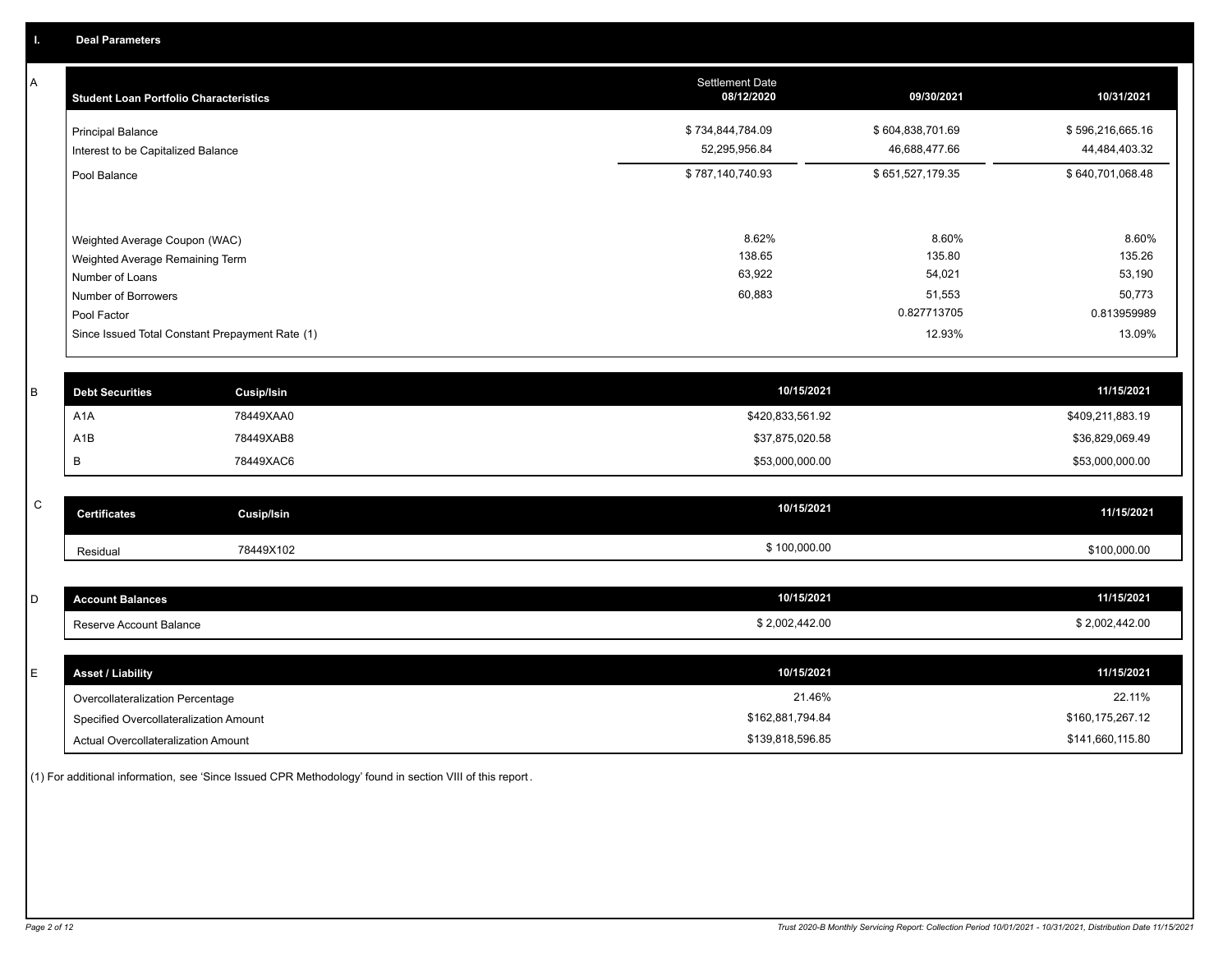# **II. 2020-B Trust Activity 10/01/2021 through 10/31/2021**

| A | <b>Student Loan Principal Receipts</b> |  |
|---|----------------------------------------|--|

| \$10,526,152.28 |
|-----------------|
| 210.346.79      |
| 0.00            |
| 0.00            |
| 10,315,805.49   |
|                 |

#### B **Student Loan Interest Receipts**

| <b>Total Interest Receipts</b>  | \$3,066,304.35 |
|---------------------------------|----------------|
| Other Interest Deposits         | 2,310.66       |
| Servicer Interest Reimbursement | 0.00           |
| Seller Interest Reimbursement   | 0.00           |
| Borrower Interest               | 3,063,993.69   |

| C       | <b>Recoveries on Realized Losses</b>                             | \$99,530.15     |
|---------|------------------------------------------------------------------|-----------------|
| D       | <b>Investment Income</b>                                         | \$317.45        |
| E.      | <b>Funds Borrowed from Next Collection Period</b>                | \$0.00          |
| F.      | Funds Repaid from Prior Collection Period                        | \$0.00          |
| G       | Loan Sale or Purchase Proceeds                                   | \$0.00          |
| H       | <b>Initial Deposits to Distribution Account</b>                  | \$0.00          |
|         | <b>Excess Transferred from Other Accounts</b>                    | \$0.00          |
| J       | <b>Borrower Benefit Reimbursements</b>                           | \$0.00          |
| K       | <b>Other Deposits</b>                                            | \$0.00          |
|         | <b>Other Fees Collected</b>                                      | \$0.00          |
| M       | <b>AVAILABLE FUNDS</b>                                           | \$13,692,304.23 |
| N       | Non-Cash Principal Activity During Collection Period             | \$1,904,115.75  |
| $\circ$ | Aggregate Purchased Amounts by the Depositor, Servicer or Seller | \$212,657.45    |
| P       | Aggregate Loan Substitutions                                     | \$0.00          |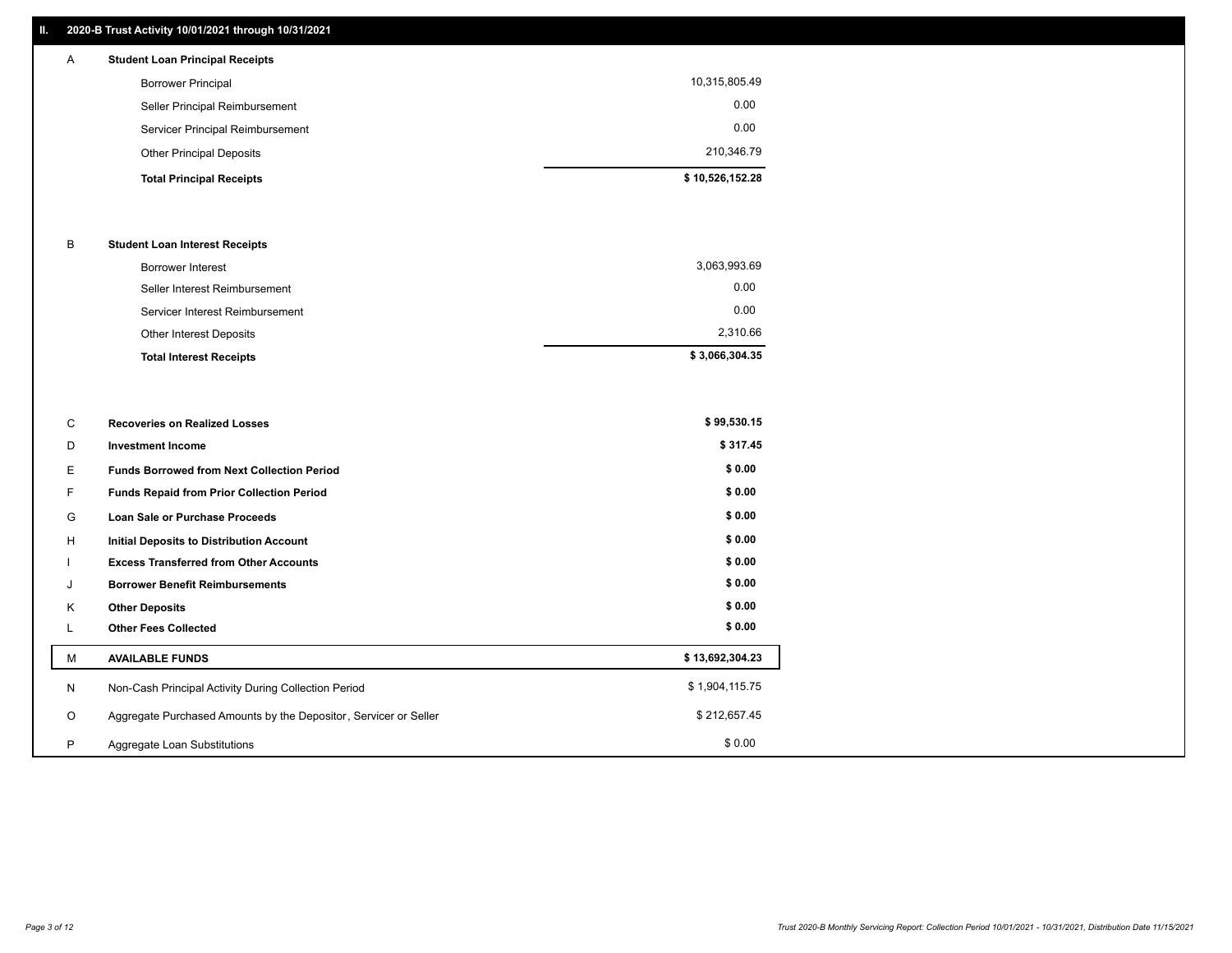|                   |                       |                   |         |                                                           | <b>Loans by Repayment Status</b> |                            |                          |         |                                                           |                |                            |
|-------------------|-----------------------|-------------------|---------|-----------------------------------------------------------|----------------------------------|----------------------------|--------------------------|---------|-----------------------------------------------------------|----------------|----------------------------|
|                   |                       |                   |         | 10/31/2021                                                |                                  |                            |                          |         | 09/30/2021                                                |                |                            |
|                   |                       | Wtd Avg<br>Coupon | # Loans | Principal and<br><b>Interest Accrued</b><br>to Capitalize | % of Principal                   | % of Loans in<br>Repay (1) | <b>Wtd Avg</b><br>Coupon | # Loans | Principal and<br><b>Interest Accrued</b><br>to Capitalize | % of Principal | % of Loans in<br>Repay (1) |
| INTERIM:          | IN SCHOOL             | 9.85%             | 4,619   | \$64,930,016.44                                           | 10.134%                          | $-$ %                      | 9.84%                    | 5,113   | \$70,828,169.33                                           | 10.871%        | $-$ %                      |
|                   | GRACE                 | 9.78%             | 2,914   | \$41,211,953.20                                           | 6.432%                           | $-$ %                      | 9.78%                    | 3,072   | \$43,495,986.83                                           | 6.676%         | $-$ %                      |
|                   | <b>DEFERMENT</b>      | 9.22%             | 3,298   | \$43,482,650.13                                           | 6.787%                           | $-$ %                      | 9.18%                    | 3,222   | \$42,450,986.51                                           | 6.516%         | $-$ %                      |
| <b>REPAYMENT:</b> | <b>CURRENT</b>        | 8.25%             | 40,651  | \$467,184,462.08                                          | 72.918%                          | 95.135%                    | 8.23%                    | 40,757  | \$468,246,867.34                                          | 71.869%        | 94.643%                    |
|                   | 30-59 DAYS DELINQUENT | 8.91%             | 568     | \$7,590,192.53                                            | 1.185%                           | 1.546%                     | 8.87%                    | 558     | \$7,770,855.39                                            | 1.193%         | 1.571%                     |
|                   | 60-89 DAYS DELINQUENT | 9.03%             | 261     | \$3,867,831.75                                            | 0.604%                           | 0.788%                     | 9.50%                    | 234     | \$3,671,546.92                                            | 0.564%         | 0.742%                     |
|                   | 90+ DAYS DELINQUENT   | 9.38%             | 184     | \$2,996,960.47                                            | 0.468%                           | 0.610%                     | 8.86%                    | 182     | \$2,759,731.37                                            | 0.424%         | 0.558%                     |
|                   | FORBEARANCE           | 8.75%             | 695     | \$9,437,001.88                                            | 1.473%                           | 1.922%                     | 8.93%                    | 883     | \$12,303,035.66                                           | 1.888%         | 2.487%                     |
| <b>TOTAL</b>      |                       |                   | 53,190  | \$640,701,068.48                                          | 100.00%                          | 100.00%                    |                          | 54,021  | \$651,527,179.35                                          | 100.00%        | 100.00%                    |

Percentages may not total 100% due to rounding \*

1 Loans classified in "Repayment" include any loan for which interim interest only, \$25 fixed payments or full principal and interest payments are due.

|                         |                                                                                                                                                                                |                          |         |                                                           | <b>Loans by Borrower Status</b> |                                |                          |         |                                                                  |                |                                |
|-------------------------|--------------------------------------------------------------------------------------------------------------------------------------------------------------------------------|--------------------------|---------|-----------------------------------------------------------|---------------------------------|--------------------------------|--------------------------|---------|------------------------------------------------------------------|----------------|--------------------------------|
|                         |                                                                                                                                                                                |                          |         | 10/31/2021                                                |                                 |                                |                          |         | 09/30/2021                                                       |                |                                |
|                         |                                                                                                                                                                                | <b>Wtd Avg</b><br>Coupon | # Loans | Principal and<br><b>Interest Accrued</b><br>to Capitalize | % of Principal                  | % of Loans in<br>P&I Repay (2) | <b>Wtd Avg</b><br>Coupon | # Loans | <b>Principal and</b><br><b>Interest Accrued</b><br>to Capitalize | % of Principal | % of Loans in<br>P&I Repay (2) |
| <b>INTERIM:</b>         | IN SCHOOL                                                                                                                                                                      | 9.36%                    | 9,122   | \$127,376,195.17                                          | 19.881%                         | $-$ %                          | 9.34%                    | 9,988   | \$137,841,118.52                                                 | 21.157%        | $-$ %                          |
|                         | <b>GRACE</b>                                                                                                                                                                   | 9.20%                    | 5,710   | \$82,727,954.42                                           | 12.912%                         | $-$ %                          | 9.23%                    | 6,071   | \$87,825,870.88                                                  | 13.480%        | $-$ %                          |
|                         | <b>DEFERMENT</b>                                                                                                                                                               | 8.77%                    | 5,905   | \$75,786,016.50                                           | 11.829%                         | $-$ %                          | 8.76%                    | 5,794   | \$74,609,052.38                                                  | 11.451%        | $-$ %                          |
| P&I REPAYMENT:          | <b>CURRENT</b>                                                                                                                                                                 | 8.10%                    | 30,799  | \$331,623,966.53                                          | 51.760%                         | 93.465%                        | 8.05%                    | 30,366  | \$325,304,369.19                                                 | 49.930%        | 92.613%                        |
|                         | 30-59 DAYS DELINQUENT                                                                                                                                                          | 8.92%                    | 526     | \$7,004,537.17                                            | 1.093%                          | 1.974%                         | 8.82%                    | 514     | \$7,316,129.20                                                   | 1.123%         | 2.083%                         |
|                         | 60-89 DAYS DELINQUENT                                                                                                                                                          | 9.03%                    | 251     | \$3,777,447.72                                            | 0.590%                          | 1.065%                         | 9.51%                    | 226     | \$3,598,454.07                                                   | 0.552%         | 1.024%                         |
|                         | 90+ DAYS DELINQUENT                                                                                                                                                            | 9.39%                    | 182     | \$2,967,949.09                                            | 0.463%                          | 0.836%                         | 8.86%                    | 179     | \$2,729,149.45                                                   | 0.419%         | 0.777%                         |
|                         | <b>FORBEARANCE</b>                                                                                                                                                             | 8.75%                    | 695     | \$9,437,001.88                                            | 1.473%                          | 2.660%                         | 8.93%                    | 883     | \$12,303,035.66                                                  | 1.888%         | 3.503%                         |
| <b>TOTAL</b><br>$\star$ | Percentages may not total 100% due to rounding<br>2 Loans classified in "P&I Repayment" includes only those loans for which scheduled principal and interest payments are due. |                          | 53,190  | \$640,701,068.48                                          | 100.00%                         | 100.00%                        |                          | 54,021  | \$651,527,179.35                                                 | 100.00%        | 100.00%                        |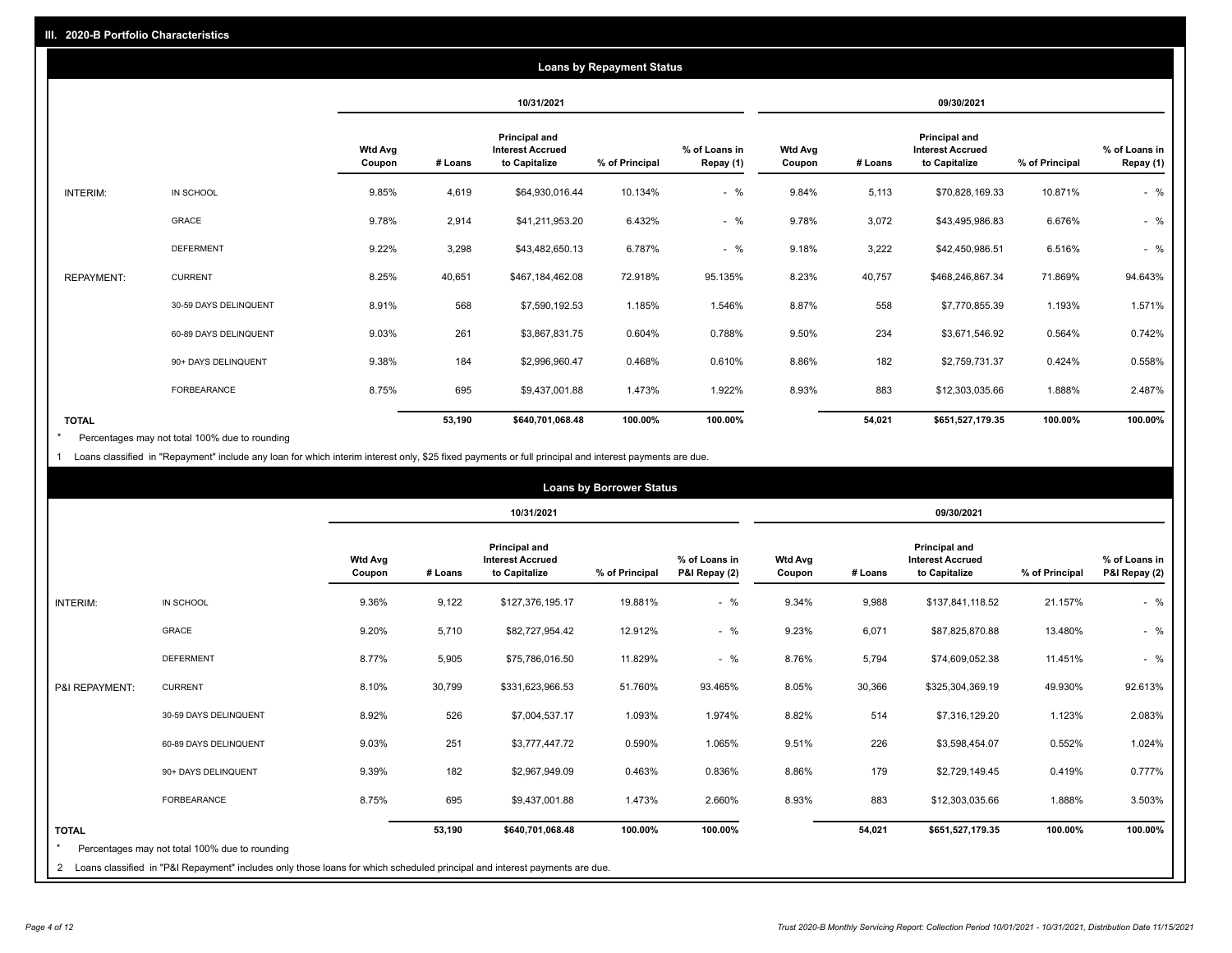|                                                                                        | 10/31/2021       | 9/30/2021        |
|----------------------------------------------------------------------------------------|------------------|------------------|
| Pool Balance                                                                           | \$640,701,068.48 | \$651,527,179.35 |
| Total # Loans                                                                          | 53,190           | 54,021           |
| Total # Borrowers                                                                      | 50,773           | 51,553           |
| Weighted Average Coupon                                                                | 8.60%            | 8.60%            |
| Weighted Average Remaining Term                                                        | 135.26           | 135.80           |
| Percent of Pool - Cosigned                                                             | 92.3%            | 92.3%            |
| Percent of Pool - Non Cosigned                                                         | 7.7%             | 7.7%             |
| Borrower Interest Accrued for Period                                                   | \$4,335,448.75   | \$4,264,260.37   |
| Outstanding Borrower Interest Accrued                                                  | \$49,239,311.26  | \$50,783,552.91  |
| Gross Principal Realized Loss - Periodic *                                             | \$844,599.74     | \$679,734.56     |
| Gross Principal Realized Loss - Cumulative *                                           | \$8,214,628.23   | \$7,370,028.49   |
| Recoveries on Realized Losses - Periodic                                               | \$99,530.15      | \$67,326.68      |
| Recoveries on Realized Losses - Cumulative                                             | \$804,899.02     | \$705,368.87     |
| Net Losses - Periodic                                                                  | \$745,069.59     | \$612,407.88     |
| Net Losses - Cumulative                                                                | \$7,409,729.21   | \$6,664,659.62   |
| Non-Cash Principal Activity - Capitalized Interest                                     | \$2,751,584.49   | \$727,593.06     |
| Since Issued Total Constant Prepayment Rate (CPR) (1)                                  | 13.09%           | 12.93%           |
| <b>Loan Substitutions</b>                                                              | \$0.00           | \$0.00           |
| <b>Cumulative Loan Substitutions</b>                                                   | \$0.00           | \$0.00           |
| <b>Unpaid Servicing Fees</b>                                                           | \$0.00           | \$0.00           |
| <b>Unpaid Administration Fees</b>                                                      | \$0.00           | \$0.00           |
| <b>Unpaid Carryover Servicing Fees</b>                                                 | \$435,892.90     | \$435,892.90     |
| Note Interest Shortfall                                                                | \$0.00           | \$0.00           |
| Loans in Modification                                                                  | \$26,322,089.76  | \$26,344,887.72  |
| % of Loans in Modification as a % of Loans in Repayment (P&I)                          | 7.62%            | 7.77%            |
| % Annualized Gross Principal Realized Loss - Periodic as a %                           |                  |                  |
| of Loans in Repayment (P&I) * 12                                                       | 2.93%            | 2.41%            |
| % Gross Principal Realized Loss - Cumulative as a % of<br><b>Original Pool Balance</b> | 1.04%            | 0.94%            |

\* In accordance with the Servicer's current policies and procedures, after September 1, 2017 loans subject to bankruptcy claims generally will not be reported as a charged- off unless and until they are delinquent for 120

(1) For additional information, see 'Since Issued CPR Methodology' found in section VIII of this report .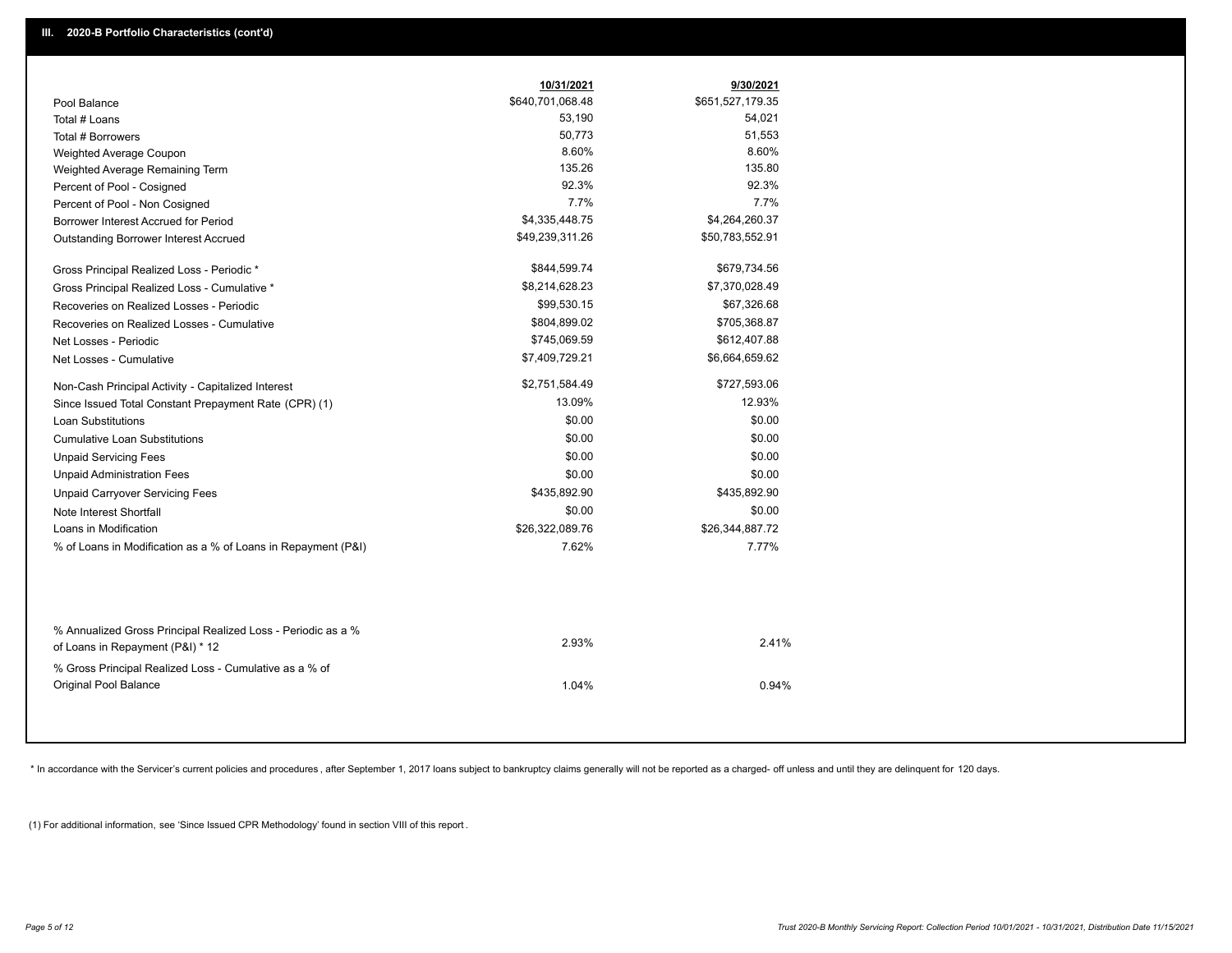## **Loan Program**

A

|                                    | Weighted<br>Average | # LOANS  | <b>\$ AMOUNT</b> | $%$ *     |
|------------------------------------|---------------------|----------|------------------|-----------|
| - Smart Option Interest-Only Loans | 7.37%               | 12,859   | \$114,541,917.32 | 17.878%   |
| - Smart Option Fixed Pay Loans     | 8.60%               | 13,150   | \$197,380,911.07 | 30.807%   |
| - Smart Option Deferred Loans      | 9.03%               | 27,181   | \$328,778,240.09 | 51.315%   |
| - Other Loan Programs              | $0.00\%$            | $\Omega$ | \$0.00           | $0.000\%$ |
| <b>Total</b>                       | 8.60%               | 53,190   | \$640,701,068.48 | 100.000%  |

\* Percentages may not total 100% due to rounding

B

C

**Index Type**

|                       | Weighted<br>Average | # LOANS  | <b>\$ AMOUNT</b> | $%$ *    |
|-----------------------|---------------------|----------|------------------|----------|
| - Fixed Rate Loans    | 9.52%               | 24,710   | \$311,583,248.09 | 48.632%  |
| - LIBOR Indexed Loans | 7.73%               | 28,480   | \$329,117,820.39 | 51.368%  |
| - Other Index Rates   | $0.00\%$            | $\Omega$ | \$0.00           | 0.000%   |
| <b>Total</b>          | 8.60%               | 53,190   | \$640,701,068.48 | 100.000% |

\* Percentages may not total 100% due to rounding

# **Weighted Average Recent FICO**

| 2,675<br>\$32,116,440.24<br>2,955<br>\$35,122,433.76<br>5,792<br>\$71,546,815.70<br>12,002<br>\$149,183,545.57 | 5.013%<br>5.482%<br>11.167%<br>23.284% |
|----------------------------------------------------------------------------------------------------------------|----------------------------------------|
|                                                                                                                |                                        |
|                                                                                                                |                                        |
|                                                                                                                |                                        |
|                                                                                                                |                                        |
| 29,763<br>\$352,694,261.40                                                                                     | 55.048%                                |
| 3<br>\$37,571.81                                                                                               | 0.006%                                 |
| 53,190                                                                                                         | 100.000%                               |
|                                                                                                                | \$640,701,068.48                       |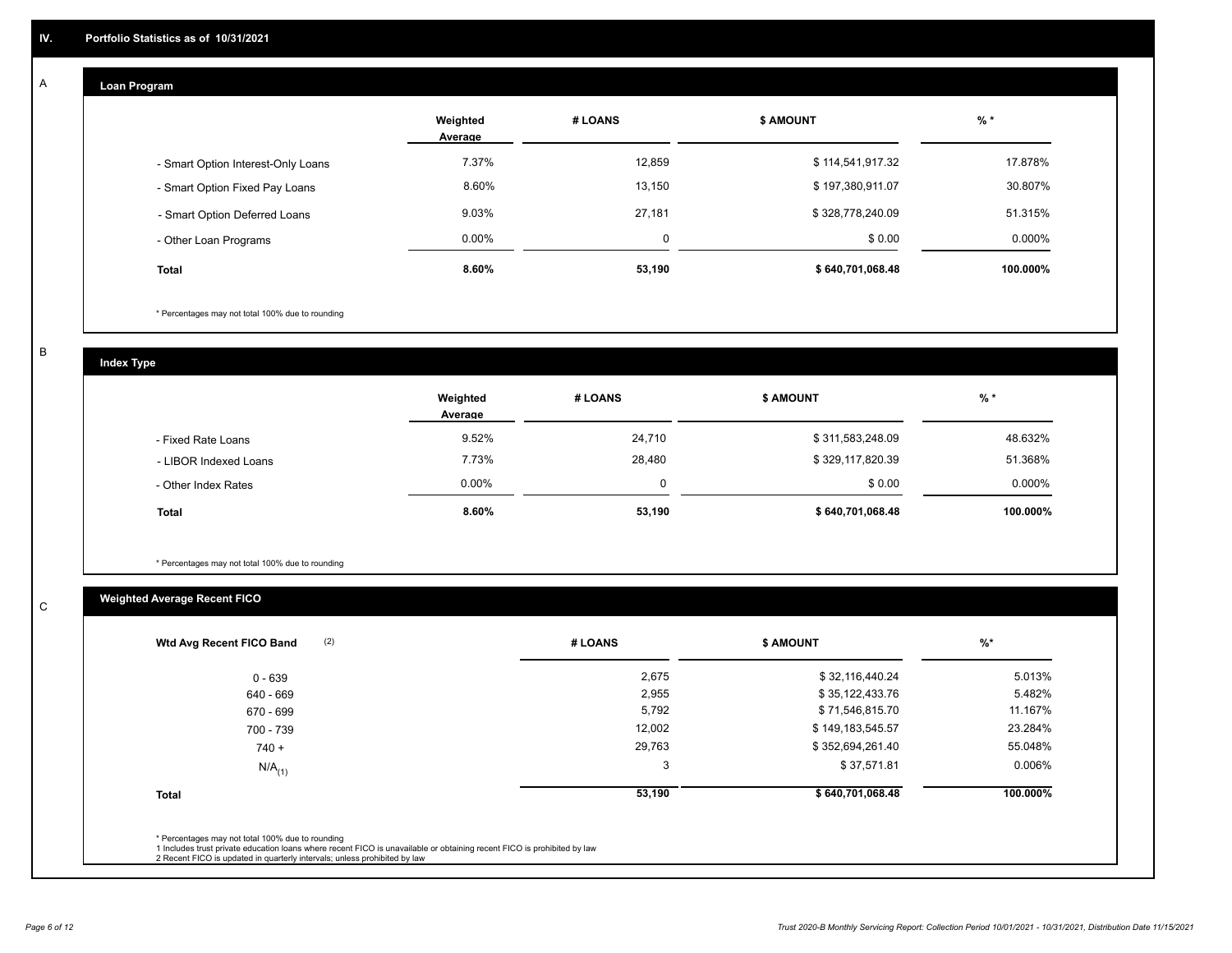| V. |       | 2020-B Reserve Account and Principal Distribution Calculations                       |                  |  |
|----|-------|--------------------------------------------------------------------------------------|------------------|--|
| А. |       | <b>Reserve Account</b>                                                               |                  |  |
|    |       | Specified Reserve Account Balance                                                    | \$2,002,442.00   |  |
|    |       | Actual Reserve Account Balance                                                       | \$2,002,442.00   |  |
| В. |       | <b>Principal Distribution Amount</b>                                                 |                  |  |
|    | i.    | Class A Notes Outstanding                                                            | \$458,708,582.50 |  |
|    | ii.   | Pool Balance                                                                         | \$640,701,068.48 |  |
|    | iii.  | First Priority Principal Distribution Amount (i - ii)                                | \$0.00           |  |
|    | iv.   | Class A and B Notes Outstanding                                                      | \$511,708,582.50 |  |
|    | ۷.    | First Priority Principal Distribution Amount                                         | \$0.00           |  |
|    | vi.   | Pool Balance                                                                         | \$640,701,068.48 |  |
|    | vii.  | Specified Overcollateralization Amount                                               | \$160,175,267.12 |  |
|    | viii. | Regular Principal Distribution Amount (if (iv > 0, (iv - v) - (vi - vii))            | \$31,182,781.14  |  |
|    | ix.   | Pool Balance                                                                         | \$640,701,068.48 |  |
|    | х.    | 10% of Initial Pool Balance                                                          | \$78,714,074.09  |  |
|    | xi.   | First Priority Principal Distribution Amount                                         | \$0.00           |  |
|    | xii.  | Regular Principal Distribution Amount                                                | \$31,182,781.14  |  |
|    | xiii. | Available Funds (after payment of waterfall items A through I)                       | \$0.00           |  |
|    |       | xiv. Additional Principal Distribution Amount (if(vi <= x,min(xiii, vi - xi - xii))) | \$0.00           |  |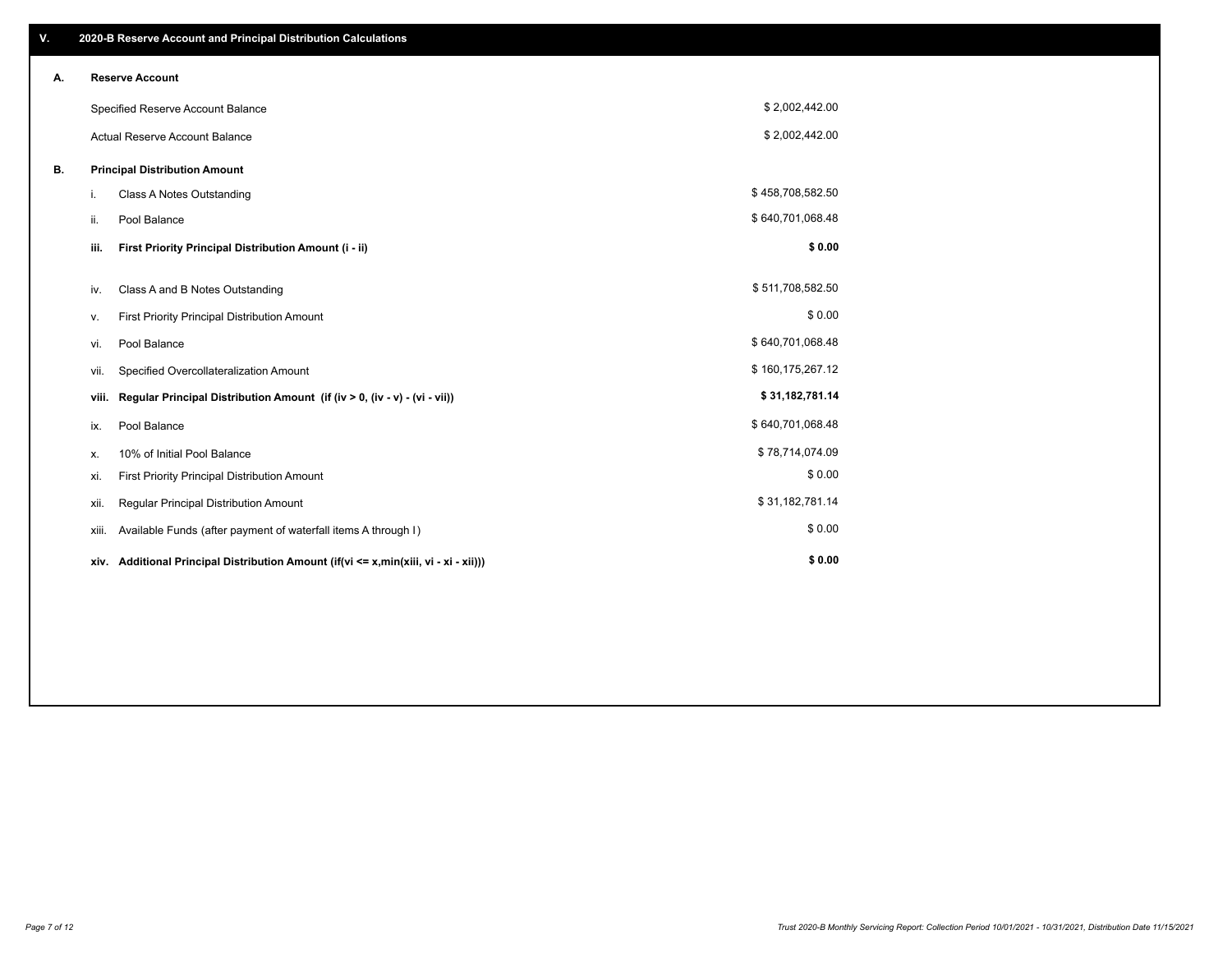|                              |                                                         | Paid            | <b>Funds Balance</b> |
|------------------------------|---------------------------------------------------------|-----------------|----------------------|
| <b>Total Available Funds</b> |                                                         |                 | \$13,692,304.23      |
| A                            | <b>Trustee Fees</b>                                     | \$0.00          | \$13,692,304.23      |
| В                            | <b>Servicing Fees</b>                                   | \$403,225.80    | \$13,289,078.43      |
| C                            | i. Administration Fees                                  | \$8,333.00      | \$13,280,745.43      |
|                              | ii. Unreimbursed Administrator Advances plus any Unpaid | \$0.00          | \$13,280,745.43      |
| D                            | Class A Noteholders Interest Distribution Amount        | \$491,215.61    | \$12,789,529.82      |
| Е                            | First Priority Principal Payment                        | \$0.00          | \$12,789,529.82      |
| F.                           | Class B Noteholders Interest Distribution Amount        | \$121,900.00    | \$12,667,629.82      |
| G                            | <b>Reinstatement Reserve Account</b>                    | \$0.00          | \$12,667,629.82      |
| H                            | Regular Principal Distribution                          | \$12,667,629.82 | \$0.00               |
|                              | <b>Carryover Servicing Fees</b>                         | \$0.00          | \$0.00               |
| J                            | Additional Principal Distribution Amount                | \$0.00          | \$0.00               |
| Κ                            | Unpaid Expenses of Trustee                              | \$0.00          | \$0.00               |
| L                            | Unpaid Expenses of Administrator                        | \$0.00          | \$0.00               |
| М                            | Remaining Funds to the Residual Certificateholders      | \$0.00          | \$0.00               |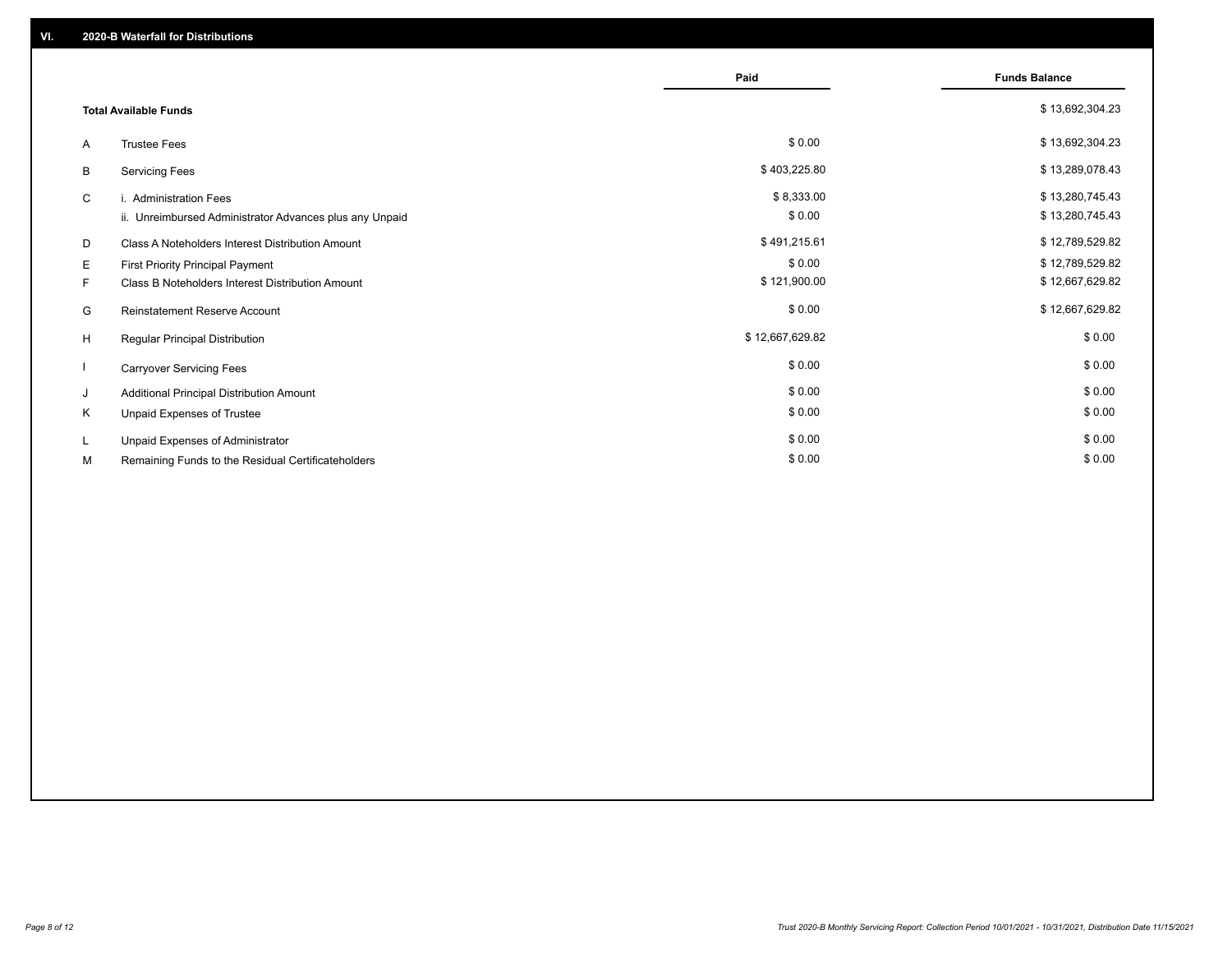| <b>Distribution Amounts</b>                                |                         |                         |                         |
|------------------------------------------------------------|-------------------------|-------------------------|-------------------------|
|                                                            | A <sub>1</sub> A        | A <sub>1</sub> B        | в                       |
| Cusip/Isin                                                 | 78449XAA0               | 78449XAB8               | 78449XAC6               |
| <b>Beginning Balance</b>                                   | \$420,833,561.92        | \$37,875,020.58         | \$53,000,000.00         |
| Index                                                      | <b>FIXED</b>            | <b>LIBOR</b>            | <b>FIXED</b>            |
| Spread/Fixed Rate                                          | 1.29%                   | 1.10%                   | 2.76%                   |
| Record Date (Days Prior to Distribution)                   | 1 NEW YORK BUSINESS DAY | 1 NEW YORK BUSINESS DAY | 1 NEW YORK BUSINESS DAY |
| <b>Accrual Period Begin</b>                                | 10/15/2021              | 10/15/2021              | 10/15/2021              |
| <b>Accrual Period End</b>                                  | 11/15/2021              | 11/15/2021              | 11/15/2021              |
| Daycount Fraction                                          | 0.08333333              | 0.08611111              | 0.08333333              |
| Interest Rate*                                             | 1.29000%                | 1.19025%                | 2.76000%                |
| <b>Accrued Interest Factor</b>                             | 0.001075000             | 0.001024938             | 0.002300000             |
| <b>Current Interest Due</b>                                | \$452,396.08            | \$38,819.53             | \$121,900.00            |
| Interest Shortfall from Prior Period Plus Accrued Interest | $\mathcal{S}$ -         | $\mathcal{S}$ -         | $\frac{1}{2}$           |
| <b>Total Interest Due</b>                                  | \$452,396.08            | \$38,819.53             | \$121,900.00            |
| <b>Interest Paid</b>                                       | \$452,396.08            | \$38,819.53             | \$121,900.00            |
| <b>Interest Shortfall</b>                                  | $\mathsf{\$}$ -         | $$ -$                   | $$ -$                   |
| <b>Principal Paid</b>                                      | \$11,621,678.73         | \$1,045,951.09          | $\mathsf{\$}$ -         |
| <b>Ending Principal Balance</b>                            | \$409,211,883.19        | \$36,829,069.49         | \$53,000,000.00         |
| Paydown Factor                                             | 0.019369465             | 0.019369465             | 0.000000000             |
| <b>Ending Balance Factor</b>                               | 0.682019805             | 0.682019805             | 1.000000000             |

\* Pay rates for Current Distribution. For the interest rates applicable to the next distribution date, please see https://www.salliemae.com/about/investors/data/SMBabrate.txt.

**VII. 2020-B Distributions**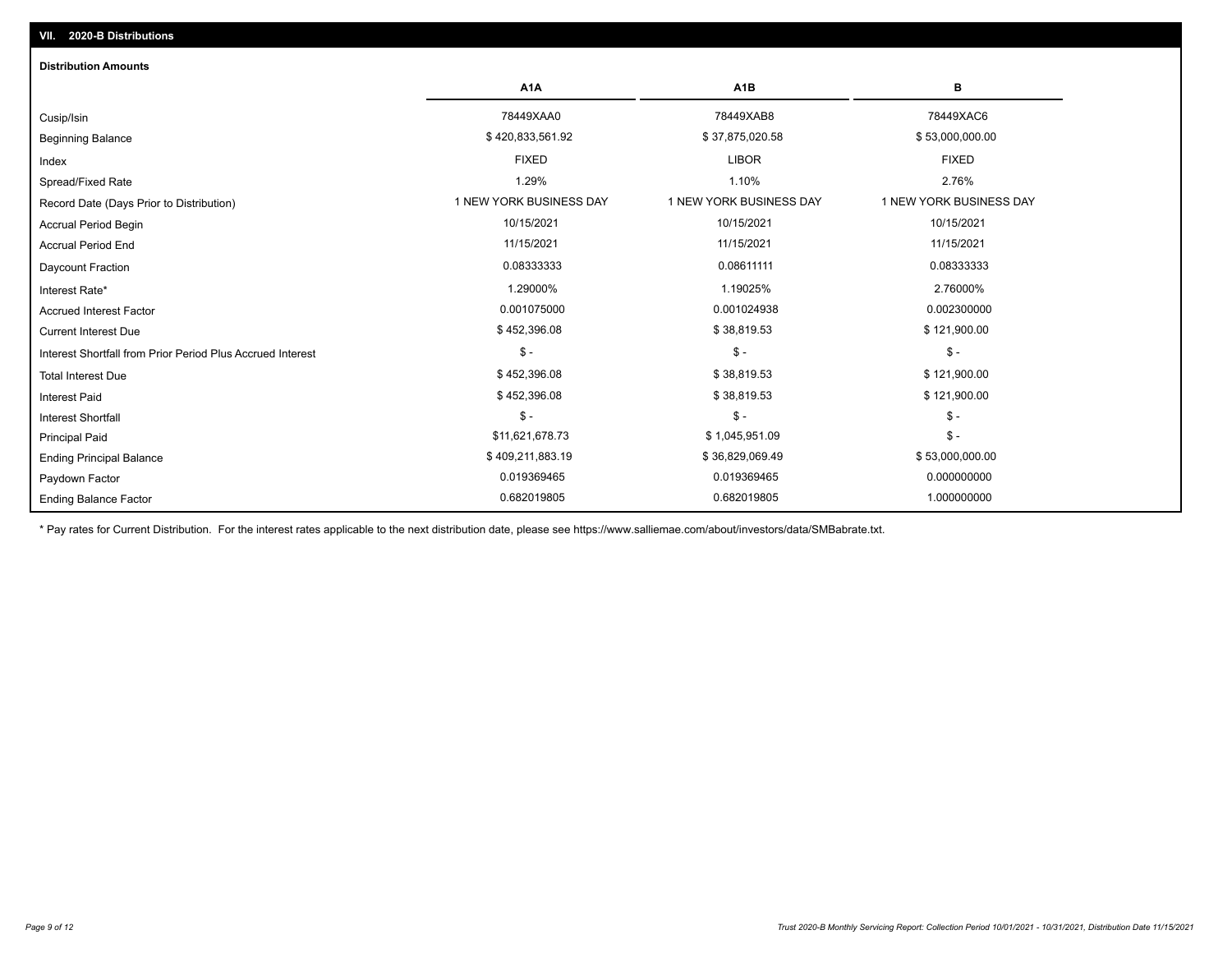## **Since Issued Total CPR**

$$
\text{total cPR} = 1 - \left(\frac{APB}{PPB}\right)^{\left(\frac{12}{MSC}\right)}
$$

APB = Actual period-end Pool Balance PPB = Projected period-end Pool Balance assuming no prepayments and no defaults Pool Balance = Sum(Principal Balance + Interest Accrued to Capitalize Balance) MSC = Months Since Cut-Off

I J Ι

### **Since-Issued Total Constant Prepayment Rate (CPR)**

Since-Issued Total CPR measures prepayments, both voluntary and involuntary, for a trust student loan pool over the life of a transaction. For each trust distribution, the actual month-end pool balance is compared against a month-end pool balance originally projected at issuance assuming no prepayments and defaults. For purposes of Since- Issued Total CPR calculations, projected period end pool balance assumes in-school status loans have up to a six month grace period before moving to repayment, grace status loans remain in grace status until their status end date and then to move to full principal and interest repayment, loans subject to interim interest or fixed payments during their in-school and grace period continue paying interim interest or fixed payments until full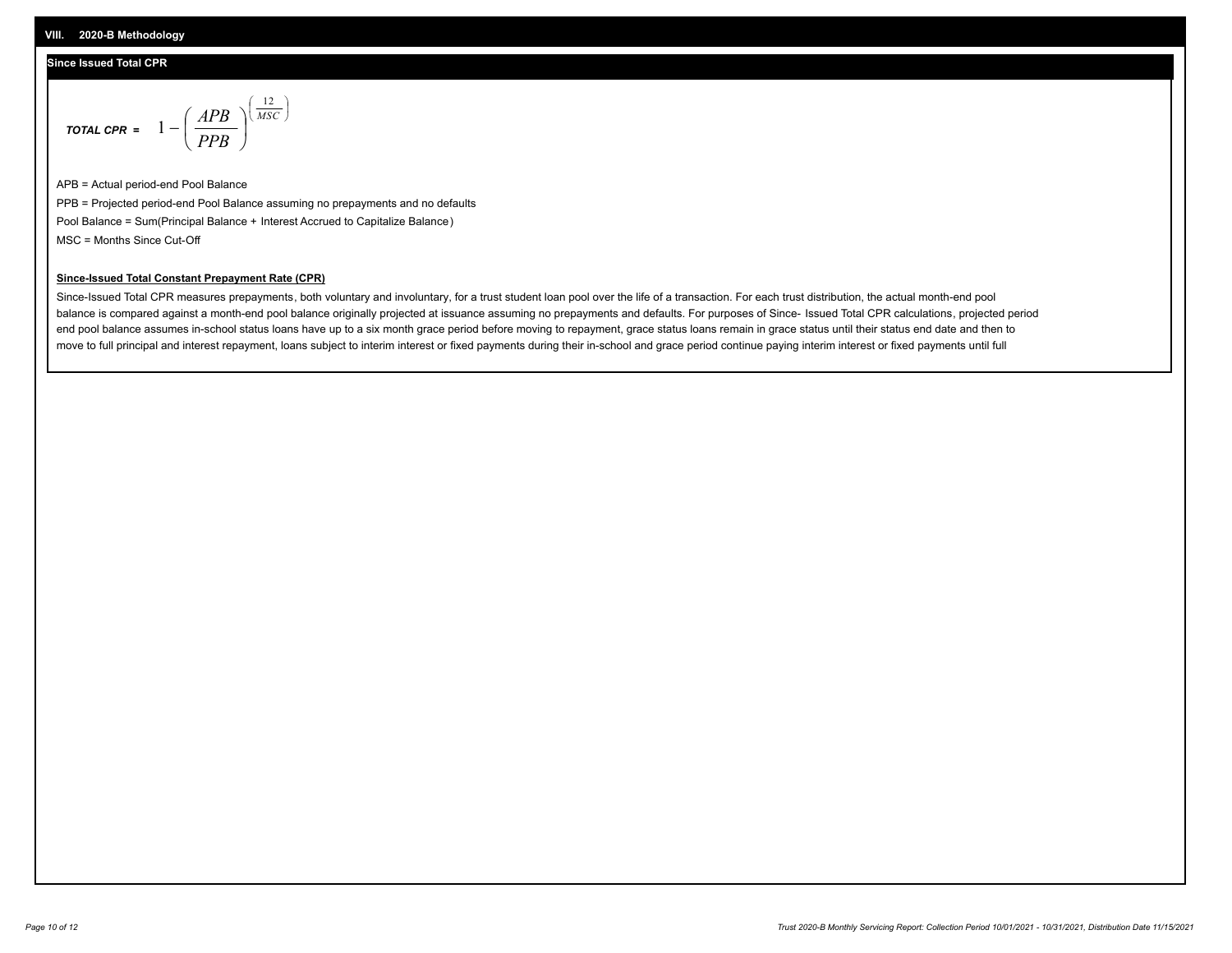## **EU RISK RETENTION**

As of the date of this report, Sallie Mae Bank confirms that (i) it retains, through its ownership of the Depositor (its wholly-owned subsidiary), a material net economic interest of not less than 5% of the aggregate principal balance of the Trust Student Loans in accordance with the EU Retention Rules ; (ii) the retained interest is held via ownership of the R Certificate; and (iii) the retained interest is not subject to any credit risk mitigation, any short position or any other credit risk hedge and has not been sold except as permitted by the EU Retention Rules.